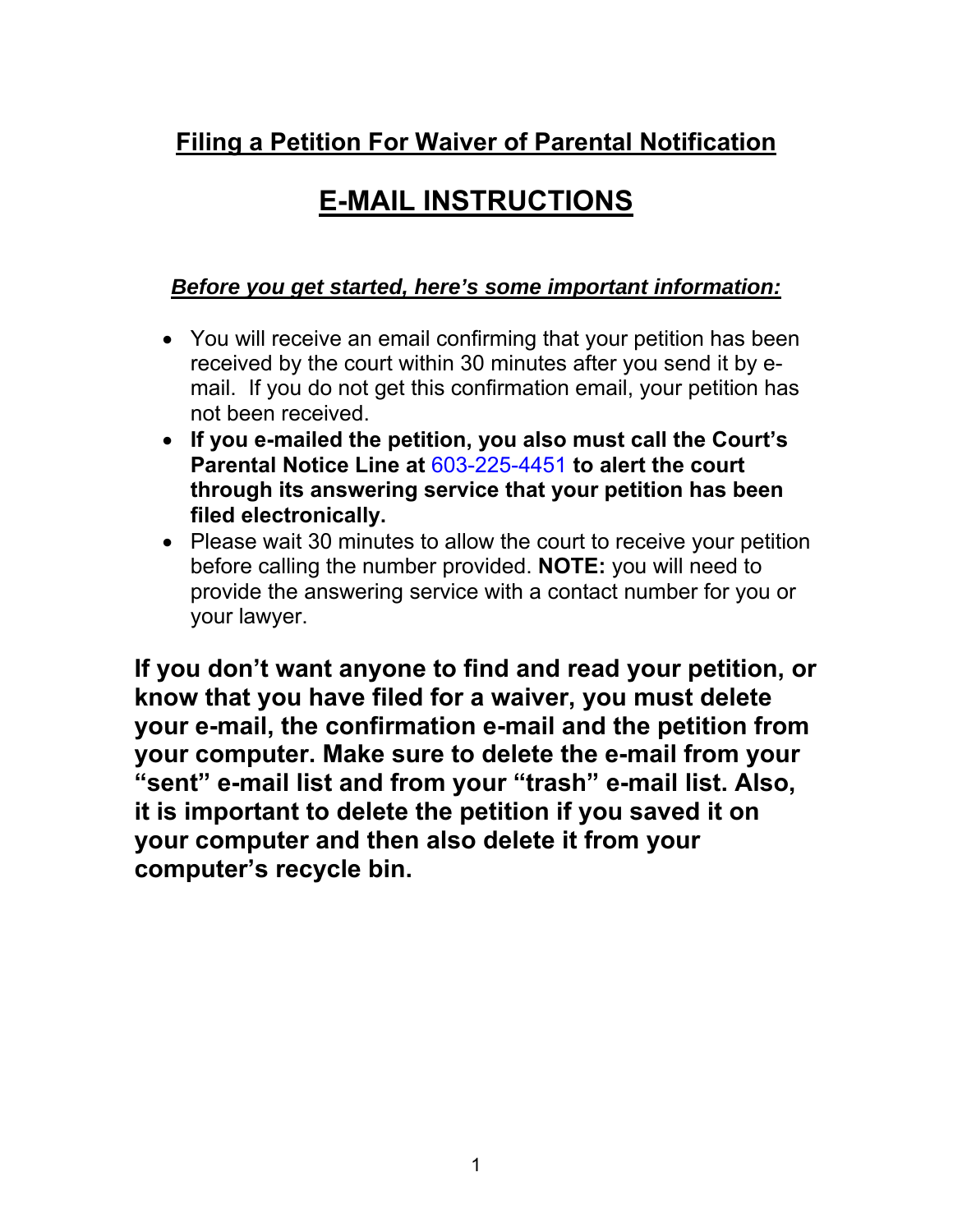## **For Gmail, Yahoo, AOL, Comcast, Hotmail, MSN, Metrocast or anything other than Microsoft Outlook, use the following instructions**.

#### **NOTE**: Make sure **that you can "save" the petition on your computer or on a "flash drive," a USB stick** or where ever you can access the form after it is saved.

- **1.** Open the petition form by [clicking here](http://www.courts.state.nh.us/forms/nhjb-2383-s.pdf)
- **2.** The petition will open in Adobe Acrobat PDF format
- **3.** Complete the form

#### **To complete the form, you must:**

- $\triangleright$  Enter the name of the court where you want to file your petition. You may file your petition in any Superior Court
- $\triangleright$  Enter your legal name in section #4
- $\triangleright$  You must TYPE your name on the signature line
- **4.** If you need further instructions on filling out the form, [click here.](http://www.courts.state.nh.us/pn/2383-instructions.pdf)
- **5.** Once you've completed the form, Click on the "disk icon" on the top left (see the picture below).



- **6.** Choose where you want to save the document and click on Save.
- **7.** Open your email (Yahoo, Gmail, etc.)
- **8.** Compose a new email
	- a. To: [parentalnotice@courts.state.nh.us](mailto:parentalnotice@courts.state.nh.us)
	- b. Attach the Petition to the email –do that either by clicking on the paper clip or on the word "Attachment."
	- c. Select the document and attach it